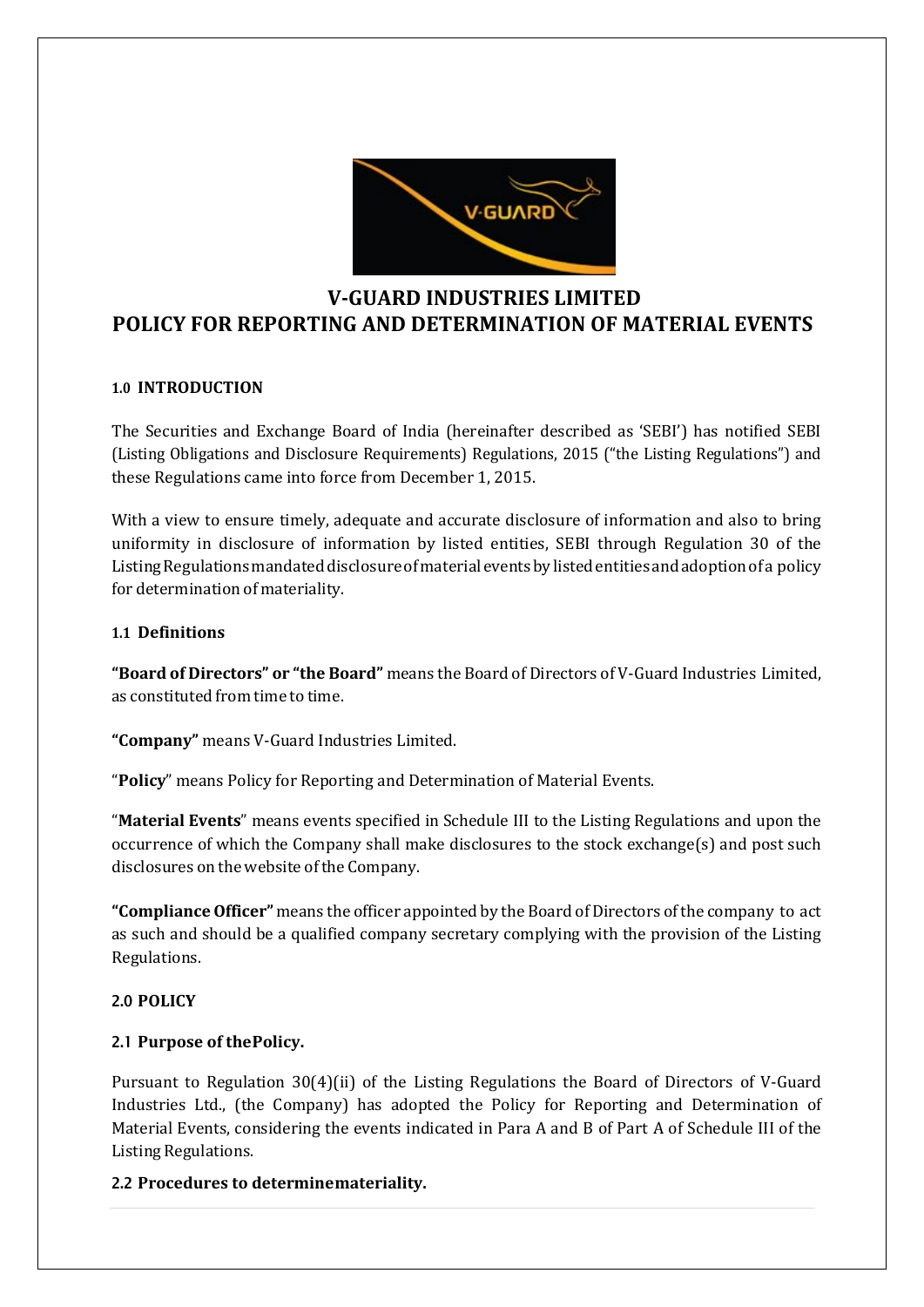The policy details the procedures to determine materiality of events and information and its disclosure.

The Board determines materiality of events or information, based on the following criteria, specified in Regulation  $30(4)(i)$  of the Listing Regulations:

- a) theomissionofaneventor information,whichislikelyto result indiscontinuityor alternation of event or information already available publicly; or
- b) the omission of an event or information is likely to result significant market reaction if the said omission came to light at a later date;
- c) in case where the criteria specified in sub-clauses (a) and (b) are not applicable, an event or information may be treated as being material, if in the opinion of the Board of Directors of listed entity, the event or information is considered material.

### 2.3 **Disclosure of Events orInformation**

The Listing Regulations divide the events that need to be disclosed broadly in two categories. The events that have to be necessarilydisclosedwithout applying any test of materiality are indicated in Para A of Part A of Schedule III of the Listing Regulations. Para B of the Part A of Schedule III indicates the events that should be disclosed by the listed entity, if considered material.

# A) **Eventsorinformationwhichneedstobedisclosedtothestockexchangeswithin24 hours from the occurrence of such events or information, without any application of the guidelines for materiality are**:

- i) Acquisition(s) (including agreement to acquire), Scheme of Arrangement which includes amalgamation / merger / demerger / restructuring, or sale or disposal of unit(s), division(s) or subsidiaryofthe listedentityor anyother restructuring.
- ii) Issuance or forfeiture of securities, split or consolidation of shares, buyback of securities, any restriction on transferability of securities or alteration in terms or structure of existing securities including forfeiture, reissue of forfeited securities, alteration of calls, redemption of securities etc.
- iii) Revision inRating(s).
- iv) Shareholder Agreement(s), Joint Venture Agreement(s), Family Settlement Agreement(s), agreement(s) / treaty(ies) / contract(s) with media companies which are binding and not in the normal course of business, revision(s) or amendment(s) and  $t$ ermination $(s)$ thereof.
- v) Fraud / defaults by promoters or key managerial personnel or by the Company or arrest of key managerial personnel or promoter.
- vi) Change in directors, key managerial personnel (Managing Director, Chief Executive Officer, ChiefFinancialOfficer,Company Secretary etc.),AuditorandCompliance Officer.
- vii) Appointment or discontinuation of share transfer agent.
- viii) Resolution plan/ Restructuring in relation to loans/borrowings from banks/financial institutions including the following details:

(i) Decision to initiate resolution of loans/borrowings;

(ii) Signing of Inter-Creditors Agreement (ICA) by lenders;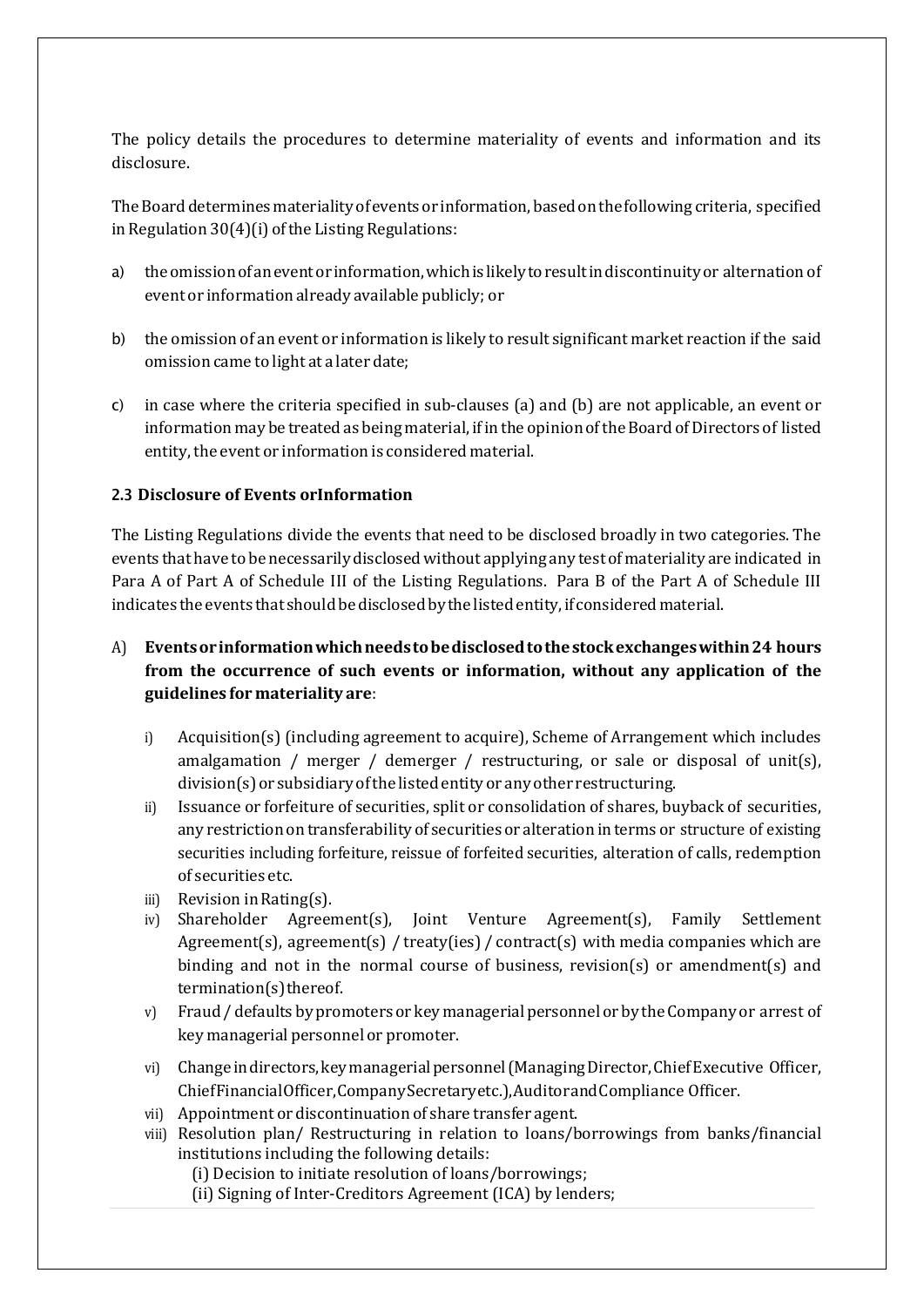(iii) Finalization of Resolution Plan;

(iv) Implementation of Resolution Plan;

(v) Salient features, not involving commercial secrets, of the resolution/ restructuring plan as decided by lenders.

- ix) One time settlement with a bank.<br>  $x$ ) Reference to BIFR and winding-up
- Reference to BIFR and winding-up petition filed by any party or creditors.
- xi) Issuance of notices, call letters, resolutions and circulars sent to shareholders, debenture holders or creditors or any class of them or advertised in the media by the Company.
- xii) Proceedings ofAnnual and Extraordinary General Meetings oftheCompany.
- xiii) Amendments to Memorandum andArticlesofAssociationoftheCompany,inbrief.
- xiv) A. Schedule ofAnalyst or institutional investor meet and presentations onfinancial results made by the Company to analysts or institutional investors.

B. Audio or video recordings and transcripts of post earnings/quarterly calls, by whatever name called, conducted physically or through digital means, simultaneously with submission to the recognized stock exchange(s), in the following manner:

- i. the presentation and the audio/video recordings shall be promptly made available on the website and in any case, before the next trading day or within twenty-four hours from the conclusion of such calls, whichever is earlier;
- ii. the transcripts of such calls shall be made available on the website within five working days of the conclusion of such calls:
- xv) In case of resignation of auditor including reasons for resignation detailed reasons for resignation of auditor, as given by the said auditor, shall be disclosed by the listed entities to the stock exchanges, of receipt of such reasons from the auditor.
- xvi) The following events in relation to the corporate insolvency resolution process (CIRP) of a listed corporate debtor under the Insolvency Code:
	- a. Filing of application by the corporate applicant for initiation of CIRP, also specifying the amount of default;
	- b. Filing of application by financial creditors for initiation of CIRP against the corporate debtor, also specifying the amount of default;
	- c. Admission of application by the Tribunal, along with amount of default or rejection or withdrawal, as applicable;
	- d. Public announcement made pursuant to order passed by the Tribunal under section 13 of Insolvency Code;
	- e. List of creditors as required to be displayed by the corporate debtor under regulation 13(2)(c) of the IBBI (Insolvency Resolution Process for Corporate Persons) Regulations, 2016;
	- f. Appointment/ Replacement of the Resolution Professional;
	- g. Prior or post-facto intimation of the meetings of Committee of Creditors;
	- h. Brief particulars of invitation of resolution plans under section 25(2)(h) of Insolvency Code in the Form specified under regulation 36A(5) of the IBBI (Insolvency Resolution Process for Corporate Persons) Regulations, 2016;
	- i. Number of resolution plans received by Resolution Professional;
	- j. Filing of resolution plan with the Tribunal;
	- k. Approval of resolution plan by the Tribunal or rejection, if applicable;<br>
	1. Specific features and details of the resolution plan as approve
	- l. Specific features and details of the resolution plan as approved by the Adjudicating Authority under the Insolvency Code, not involving commercial secrets, including details such as:
		- (i) Pre and Post net-worth of the Company;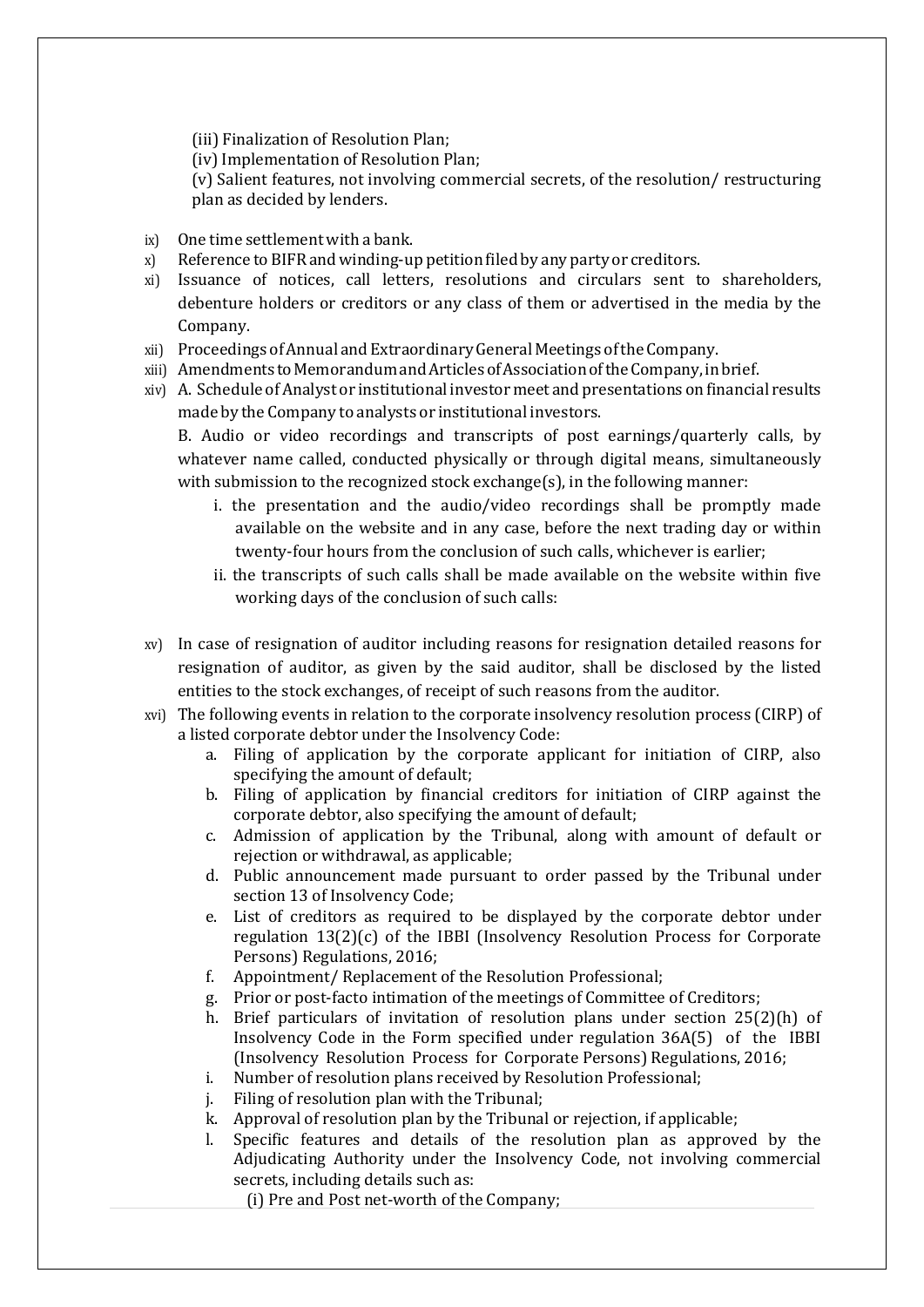(ii) Details of assets of the company post CIRP;

(iii) Details of securities continuing to be imposed on the companies' assets;

(iv) Other material liabilities imposed on the Company;

(v) Detailed pre and post shareholding pattern assuming 100% conversion of convertible securities;

(vi) Details of funds infused in the Company, creditors paid-off;

(vii) Additional liability on the incoming investors due to the transaction, source of such funding etc.;

(viii) Impact on the investor – revised P/E, RONW ratios etc.;

(ix) Names of the new promoters, key managerial persons(s), if any and their past experience in the business or employment. In case where promoters are companies, history of such company and names of natural persons in control; (x) Brief description of business strategy

- m. Any other material information not involving commercial secrets.
- n. Proposed steps to be taken by the incoming investor/acquirer for achieving the MPS;
- o. Quarterly disclosure of the status of achieving the MPS;
- p. The details as to the delisting plans, if any approved in the resolution plan.
- xvii) Initiation of Forensic audit: In case of initiation of forensic audit, (by whatever name called), the following disclosures shall be made to the stock exchanges by the Company:

a. The fact of initiation of forensic audit along-with name of entity initiating the audit and reasons for the same, if available;

b. Final forensic audit report (other than for forensic audit initiated by regulatory/ enforcement agencies) on receipt by the listed entity along with comments of the management, if any

**Note**: If the Management is not in a position to inform the stock exchange within 24 hours of the decision taken at the Board Meeting, then it shall inform the stock exchange(s) as soon as it is possible with an explanation as to reason for delay in disclosing the said information.

## B) **Events or information which needs to be disclosed to the stock exchanges within 7days from the occurrence of such events or information, without any application of the guidelines for materiality are**:

- i) In case of resignation of an independent director of the listed entity, within seven days from the date of resignation, the following disclosures shall be made to the stock exchanges by the listed entities:
	- a. Detailed reasons for the resignation of independent directors as given by the said director shall be disclosed by the listed entities to the stock exchanges.
	- b. The independent director shall, along with the detailed reasons, also provide a confirmation that there is no other material reasons other than those provided.
	- c. The confirmation as provided by the independent director above shall also be disclosed by the listed entities to the stock exchanges along with the detailed reasons as specified in sub-clause (a) and (b) above
- C) **Events or information which needs to be disclosed to the stock exchanges within 30 minutes ofthe closure ofthe Board meeting,without any application ofthe guidelines for materiality are**: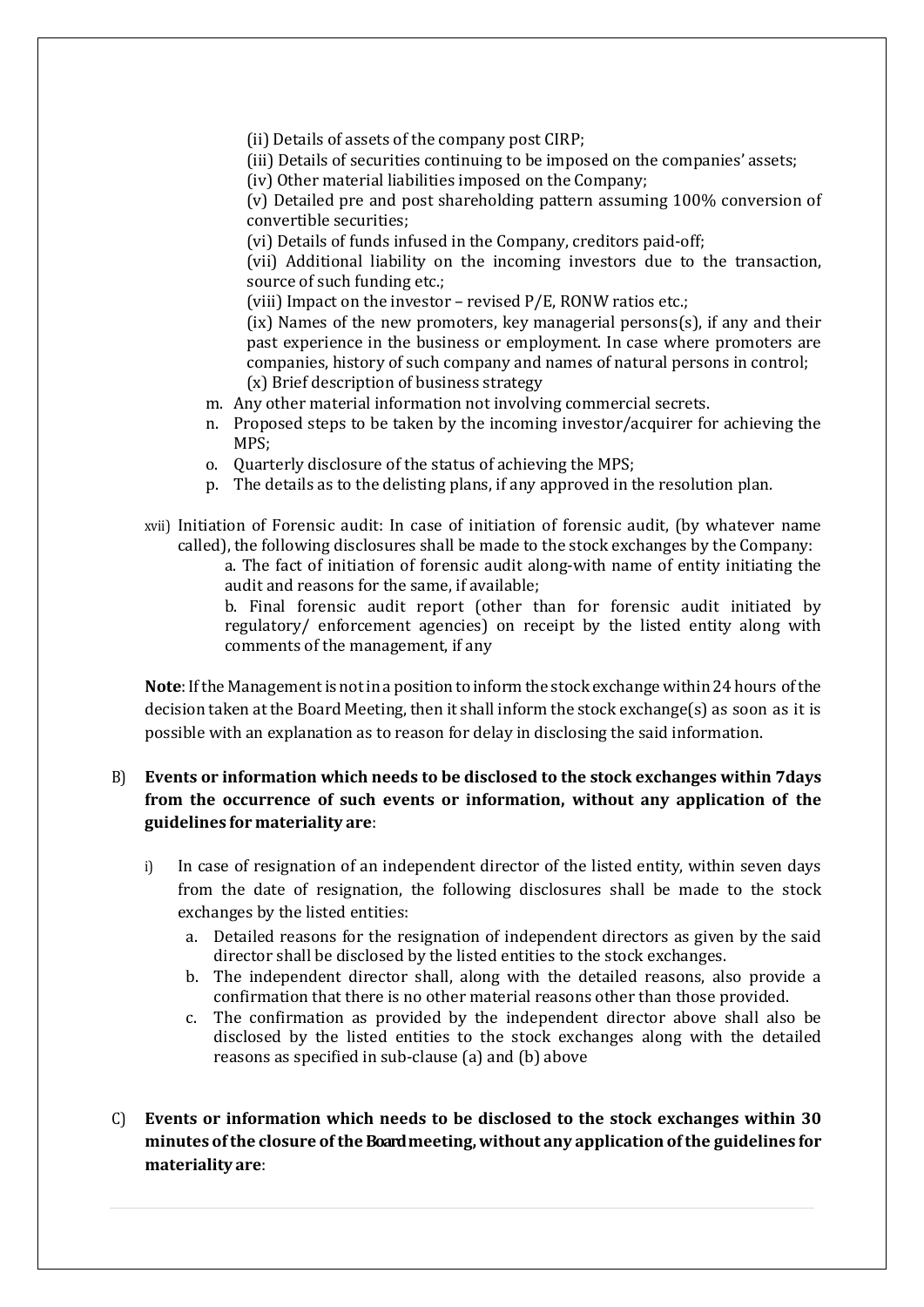- i) Recommendation or declaration of dividend or cash bonuses or the decision to pass any dividendand the date onwhich dividendshall be paidor despatched.
- ii) Cancellation of dividend with reasons thereof.
- iii) Decision on Buyback of shares.
- iv) Decision relating to raising offund proposed to be undertaken.
- v) Increase in capital by issue of bonus shares through capitalization including the date on which bonus shares shall be credited or dispatched.
- vi) Reissue of forfeited shares or securities, or the issue of shares or securities held in reserve for future issue or the creation in any form or manner of new shares or securities or any other rights, privileges or benefits to subscribe to.
- vii) Alteration of capital including calls.
- viii) Financial results.
- ix) Voluntary delisting from stock exchanges.

### **D) EventsorinformationwhichshallbedisclosedbytheCompanyuponoccurrenceof which after applying the criteria for determination of materiality of events or information.**

- i) Commencement or any postponement in the date of commencement of commercial production or operation of any unit or division.
- ii) Change in the general character or nature of business brought about by arrangements for strategic, technical, manufacturing, or marketing tie-up, adoption of new lines of business or closure of operations of any unit or division (entirety or piecemeal).
- iii) Capacity addition or new product launch.
- iv) Awarding, bagging / receiving, amendment or termination of awarded / bagged orders / contracts not in the normal course of business.
- v) Granting, withdrawal, surrender, cancellation or suspension of key licenses or regulatory approvals.
- vi) Giving of guarantees or indemnity or becoming a suretyfor any third party.
- vii) Options to purchase securities including any ESOP / ESPS Scheme.
- viii) Fraud / defaults etc.bydirectors(otherthankeymanagerialpersonnel)oremployees of the Company.
- $ix)$  Litigation(s) / dispute(s) / regulatory action(s) with impact.
- x) Effect(s)arisingoutofchangeinthe regulatory framework applicabletotheCompany.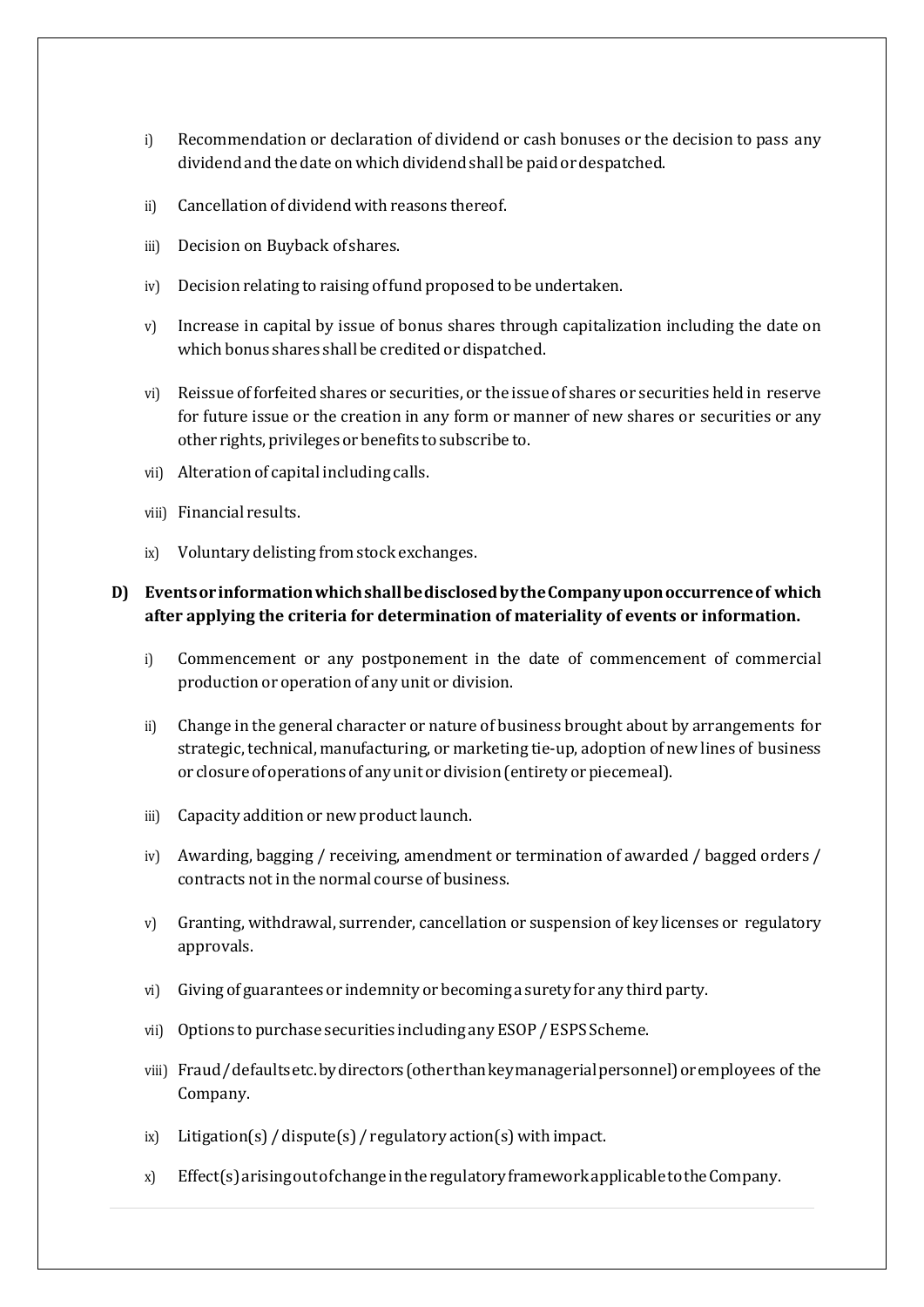- xi) Disruptionofoperations ofanyoneor more units ordivisionoftheCompanydue to natural calamity(earthquake,flood,fireetc.),forcemajeureoreventssuchasstrikes, lockouts etc.
- xii) Agreements including loan agreements,which are binding and notin the normal course of business and any revision(s) or amendment(s) or termination(s) thereof.
- **E) Any other information / event namely, major development that is likely to affect business like:**
	- i) Emergence of newtechnologies;<br>ii) Expiry of patents;
	- Expiry of patents;
	- iii) Any change of accounting policy that may have a significant impact on the accounts etc. and brief details thereof;and
	- iv) Any other information which is exclusively known to the Company, which may be necessarytoenable the holders of securities oftheCompany toappraise its position and to avoid the establishment of a false marketin such securities.

# **F) In case where an event occurs or an information is available with the Company, which has not been indicated in para A or B or C or D or E above, but which may have material effect on it, the Company shall make adequate disclosure of such event or information as specified by theBoard from time to time.**

The Management shall periodically bring to the attention of the Board of Directors of the Company, all information, events or materials which in its opinion has to be brought to the attention of the Members of the Stock Exchange(s).

### 2.4 **Authority for determination of materiality of events / information:**

The Key Managerial Personnel (KMPs) of the Company consisting of the Managing Director, Whole-time Director(s), Chief Financial Officer and Company Secretary are hereby jointly and severally authorised to determine the materiality of an event or information and make disclosures to stock exchange(s) under the Listing Regulations, subject to such information being placedprior tooratthenextBoardMeeting held after thesaidinformationbeing made public.

### 2.5 **AuthorisationtoKMPs tosuomotoaccept / denyreportedevent or information**

The Key Managerial Personnel (KMPs) consisting of Managing Director, Whole-time Director(s), ChiefFinancialOfficerandtheCompany Secretaryareherebyjointlyand severally authorisedto Suo moto accept / deny report event or information, which has been public without authorisation by media or by any other means including but not limited to electronic means. They are further authorised to respond to the rumours amongst the general public, which has no basis or documentation, in the bestway,which protects the interests ofthe Company.Any such action taken by the KMPs shall however, be brought to the attention of the Board of Directors at their subsequent meeting.

### 2.6 **Website updation / updates to StockExchange(s)**:

The Company shall disclose on its website all such events or information which has been disclosed to stock exchange(s) under the Listing Regulations and such disclosures shall be